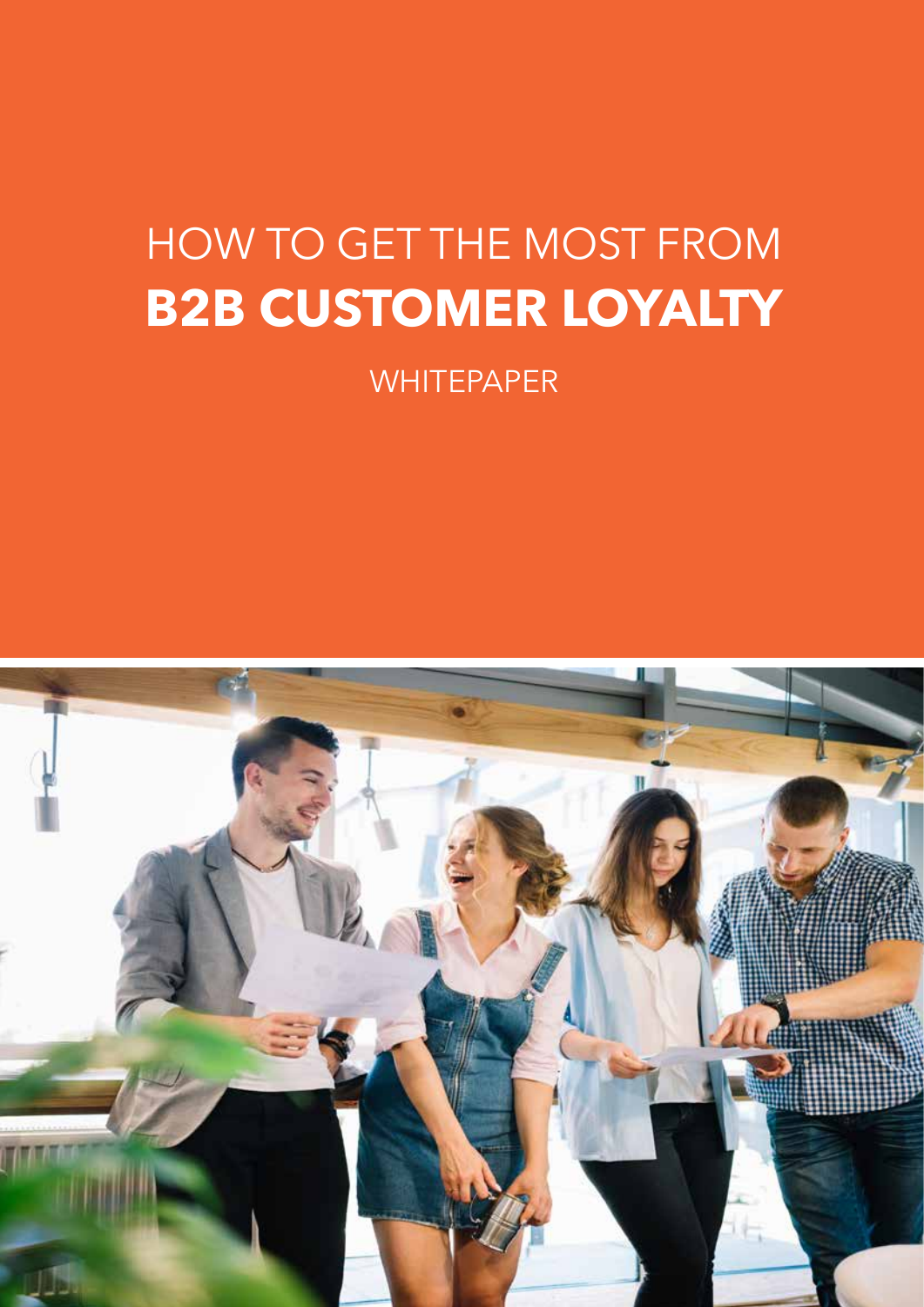

Take a walk down your local high street and you'll see just how important customer loyalty is. Exclusive offers for club members, loyalty cards, rewards for spending above a certain amount - these initiatives are advertised all over shops and restaurants as a way to win repeat business from customers.

When it comes to B2B loyalty, however, organisations appear less devoted to customer retention programs, despite the fact that loyalty is just as important for B2B sales as it is for B2C.

Here at **Power2Motivate**, we understand this, which is why we've helped hundreds of businesses create successful B2B loyalty programs over the years. Here's our comprehensive guide to B2B customer loyalty, answering questions such as:

- Why is it important to consider B2B loyalty?
- What does B2B loyalty look like?
- How can you win B2B customer loyalty?
- What does a B2B customer loyalty program involve?

**"Organisations appear less devoted to customer retention programs, despite the fact that loyalty is just as important for B2B sales as it is for B2C. "**

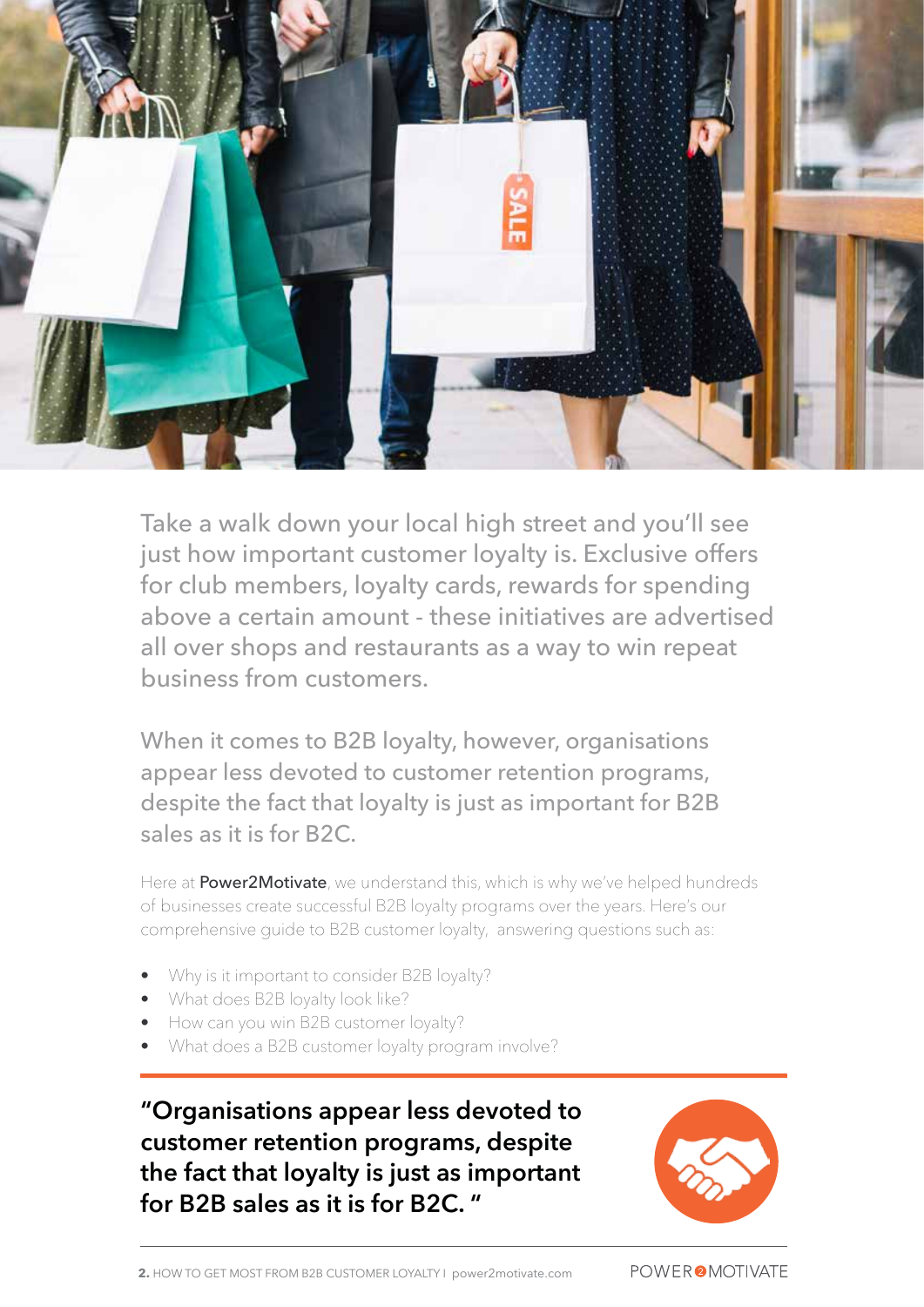

#### **WHY IS IT IMPORTANT TO CONSIDER B2B LOYALTY?**

Any business, no matter who it's selling to, needs to retain its customers. That's because it costs much more to win a new customer than to keep an existing one.

Think about it - people are scared of change. That's why you have to put more effort into making a new customer trust you, as well as understand your products. An existing customer, on the other hand, is already familiar with your products and both knows and trusts your brand.

That's why businesses have around a 60 to 70 per cent chance of selling to an existing client, but just a five to 20 per cent chance of selling to a new client, according to the book Marketing Metrics. Meanwhile, Gartner estimates that 80 per cent of a business' profits comes from just 20 per cent of its customer base (i.e. the loyal clients that come to you time and time again).

What's more, because loyal clients already trust you, they are usually going to spend more money. The average repeat customer spends 67 per cent more in months 31-36 of their relationship with you than in the first zero to six months, according to management consulting firm Bain and Company.

**"No matter whether you're a B2B or B2C business, customer loyalty is essential for your bottom line - to ignore it is to risk the financial health of your organisation."**

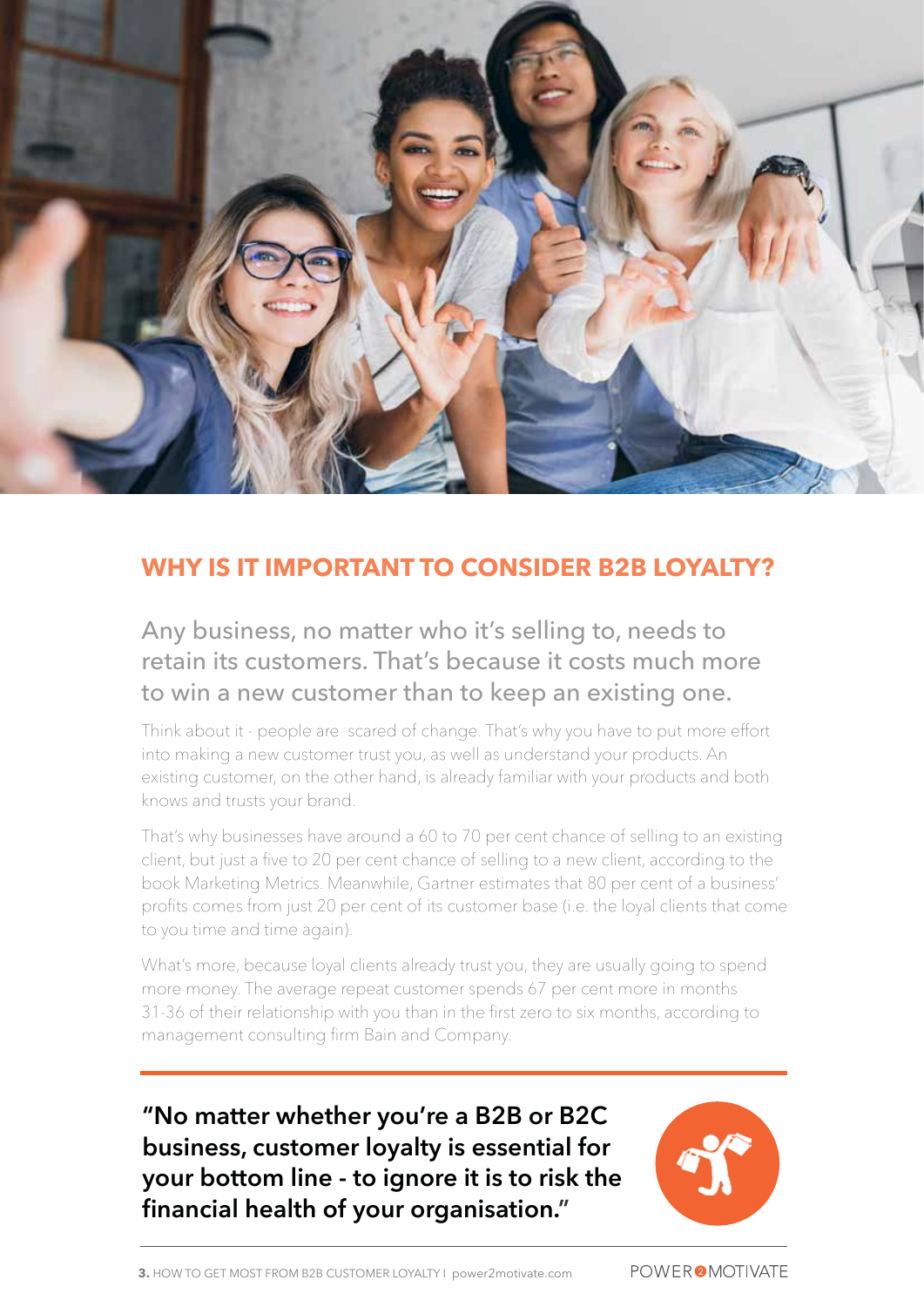

#### **WHAT DOES B2B LOYALTY LOOK LIKE?**

It's easy to think of B2B customer loyalty only in terms of sales. However customer loyalty extends far beyond this.

There are three elements that make up a genuinely loyal customer:

- 1. They are repeat customers over a long period of time.
- 2. They frequently return to you, even when prices might be lower elsewhere.
- 3. They are brand ambassadors, recommending you to other businesses.

All of the above factors come because the client trusts your business to deliver the best results and customer service, even if this means they are paying more to buy from you. In fact, customers are willing to spend 17 per cent more to do business with companies that deliver excellent customer service, according to American Express.

It's important to note, however, that just because a customer spends a lot of money with you in one purchase doesn't make them loyal. While it's great to have clients that spend a lot in one go, they aren't necessarily going to return to you, or recommend you to others, so you shouldn't take their loyalty as a given.

## **"Customers are willing to spend 17 per cent more to do business with companies that deliver excellent customer service."**

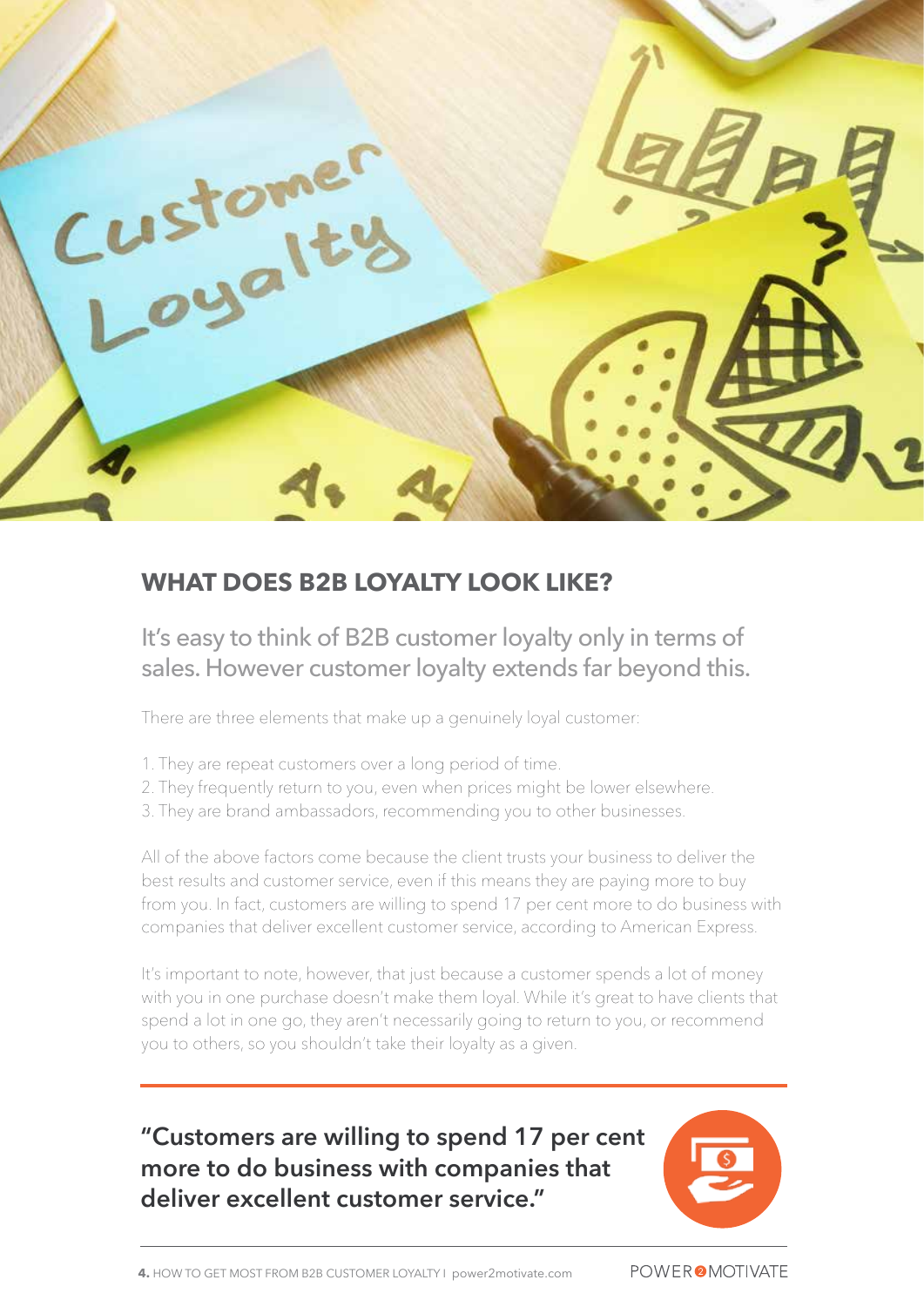

#### **HOW SHOULD YOU TRACK B2B CUSTOMER LOYALTY?**

Now that you know what B2B loyalty looks like, you can begin tracking it. The easiest metric to review is whether a business is making repeat visits, especially if you know they can get your product or service elsewhere. Likewise, take a look at any social media or reviews to see who is recommending you and why. Another easy way to track brand advocacy is asking new customers how they heard about you, and if it was due to a referral, who recommended you.

# HOW CAN YOU WIN B2B CUSTOMER LOYALTY?

Loyal customers add huge value to your business - to win loyalty, therefore, you need to find a way of giving back that value to them. A B2B customer loyalty and rewards program is one of the most effective methods, and we'll talk about this in more detail shortly. But there are other things you can do in addition to a loyalty program.

For example, consider running regular events and conferences that give your B2B customers an opportunity to meet you in person. This gives you a chance to debut new products and offer guidance on how best to use the services you currently provide.

In addition, creating useful content for your customers that adds value is another great way to win their loyalty and trust - consider a content hub that includes webinars, videos and blog posts filled with information that will help increase customer profits and enable them to use your products better.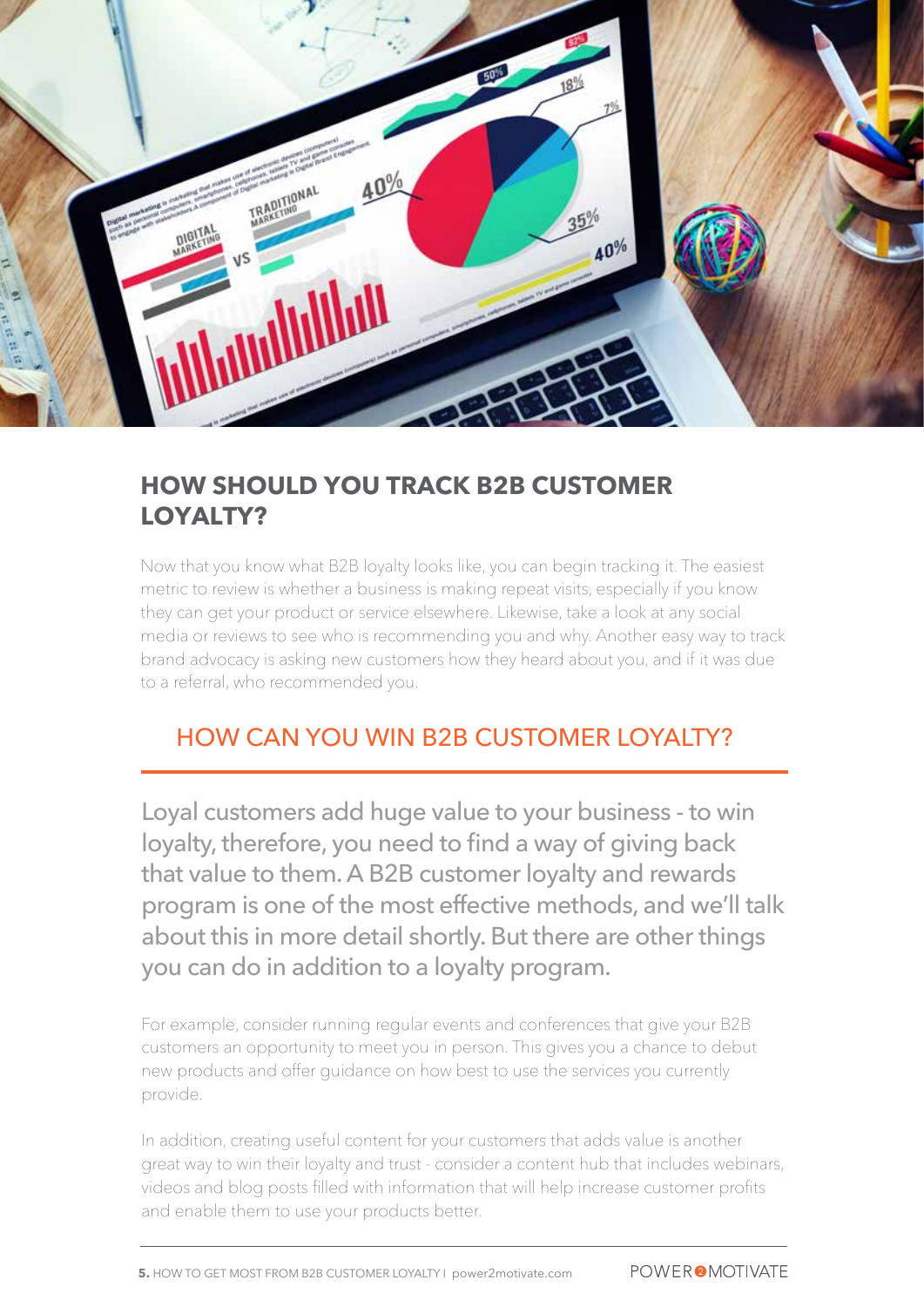

#### INTRODUCING A B2B CUSTOMER LOYALTY PROGRAM WITH POWER2MOTIVATE

The most frequently used method of winning customer loyalty is a rewards program - these are more commonly used in B2C relationships, but are just as effective with B2B selling.

Loyalty programs are all different, but they tend to involve offering rewards for certain behaviours that you want to encourage. That could include incentives to:

- Return to your business over a specific number of visits.
- Be a customer for a certain period of time.
- Spend over a certain amount.
- Recommend you to a certain number of other businesses.
- Leave a specified number of reviews.

With any loyalty program, it's important you don't make it too complicated - otherwise you'll turn the customer off altogether. Likewise, you have to be just as generous with your customers as they are with you - offering miserly rewards will put you in a worse light than if you had no incentive program whatsoever.

Tiers are an excellent option for loyalty programs because they ensure everyone gets a reward while also incentivising your most loyal customers with the best prizes. This involves offering smaller rewards for your newer customers, and larger rewards as they move up the different tiers - reserving high ticket items such as travel for your best clients.

# **"With any loyalty program, it's important you don't make it too complicated - otherwise you'll turn the customer off altogether."**